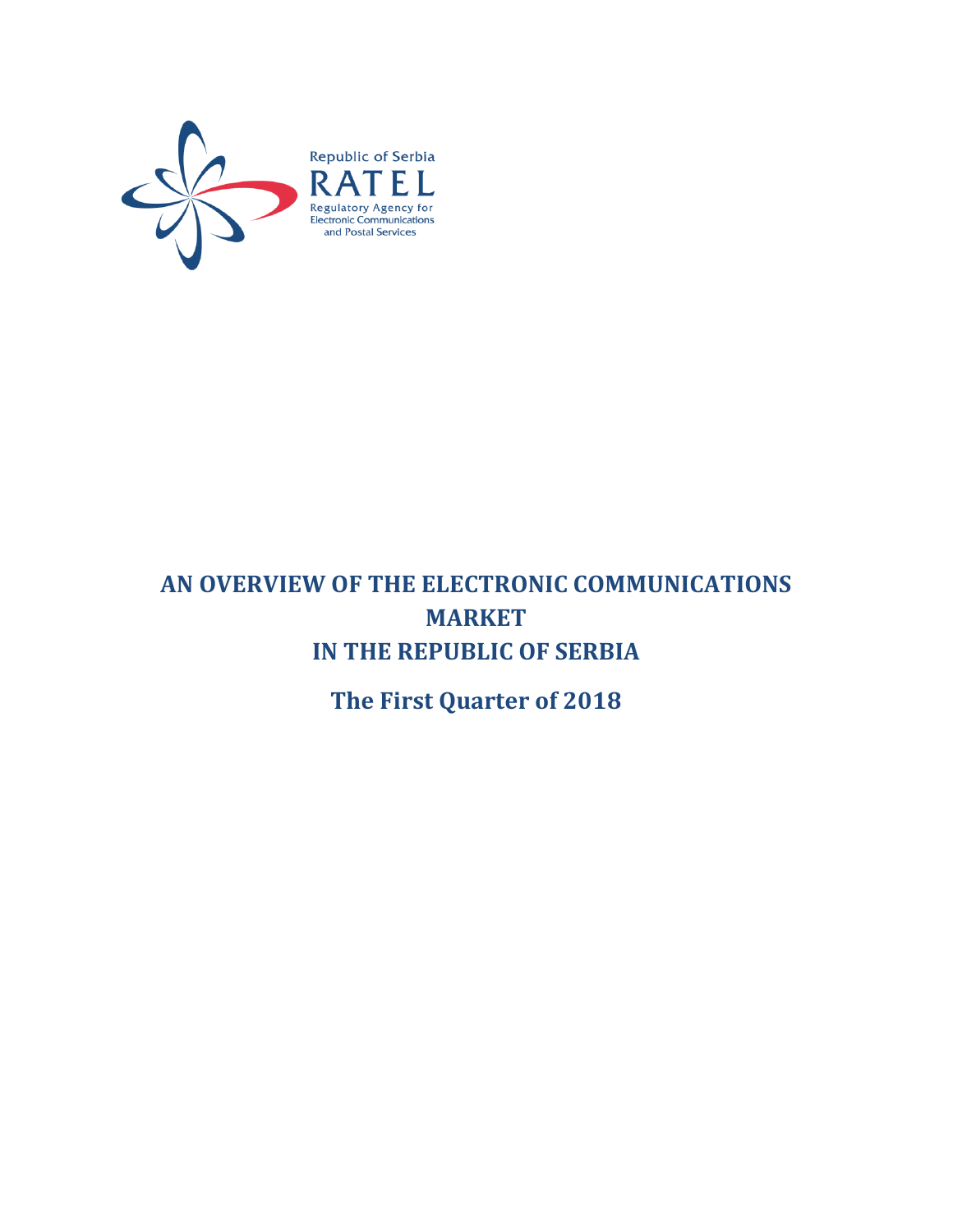The Overview presents the data for the first quarter of 2018 along with comparative data for the second, third and fourth quarter of 2017.

The presented data reflect the overall market status for each given quarter, including the actual quarterly data for the leading electronic communications operators in the Republic of Serbia, whereas the data for the rest of the market were estimated based on the data for 2017 collected in the annual questionnaires. Therefore, the total quarterly report may show discrepancies with respect to the data collected in the regular annual questionnaires. The Agency shall not be held responsible for the correctness of the data submitted by the operators in the quarterly questionnaires.

Quarterly electronic communications market indicators referring to fixed telephony include the data on the operators that make up 99% of the market, in terms of the number of subscribers. The data on the market situation include CDMA subscribers and the effectuated traffic.

Quarterly electronic communications market indicators referring to mobile networks include the data on three mobile operators and since Q1 2018 the Agency has started to collect the data on mobile virtual operators, as well.

Quarterly electronic communications market indicators referring to Internet services include the data for the leading operators that make up approximately 91% of the market, in terms of the number of subscribers, whereas the data for the remaining 9% of the market were estimated based on the data for 2017 collected in the annual questionnaires.

Quarterly electronic communications market indicators referring to media content distribution include the data for the leading operators that make up approximately 92% of the market, in terms of the number of subscribers, whereas the data for the remaining 8% of the market were estimated based on the data for 2017 collected in the annual questionnaires.

Quarterly electronic communications market indicators referring to bundle services include the data for the leading operators that make up approximately 98% of the market, whereas the data for the remaining 2% of the market were estimated based on the data for 2017 collected in the annual questionnaires.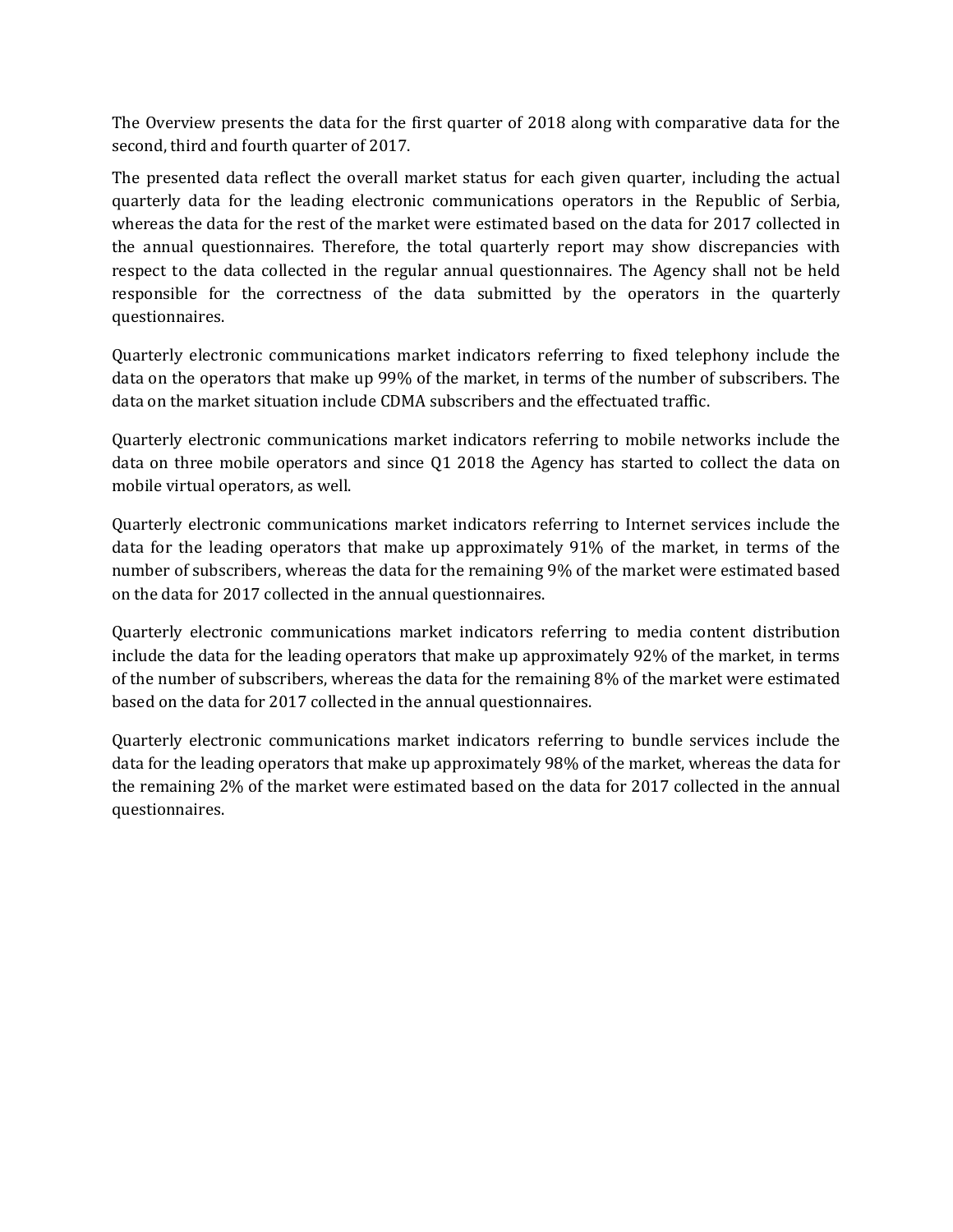#### **Public Fixed Telecommunications Networks and Services**

The number of fixed telephony subscribers and the generated traffic in the Q1 2018 continue to decrease compared to the previous quarters. Slightly less than 2.5 million of fixed telephony subscribers generated approximately 1.05 billion minutes of traffic, which means that a fixed telephony subscriber on average spent 4.7 minutes a day on calls.



**Total fixed telephony traffic (billion minutes)**



89% of the fixed telephony subscribers are residential users, i.e. natural entities, and the subscriber structure remains constant in the analyzed quarters. The largest share of the fixed telephony traffic is accounted for by the national traffic, with 94% in Q1 2018.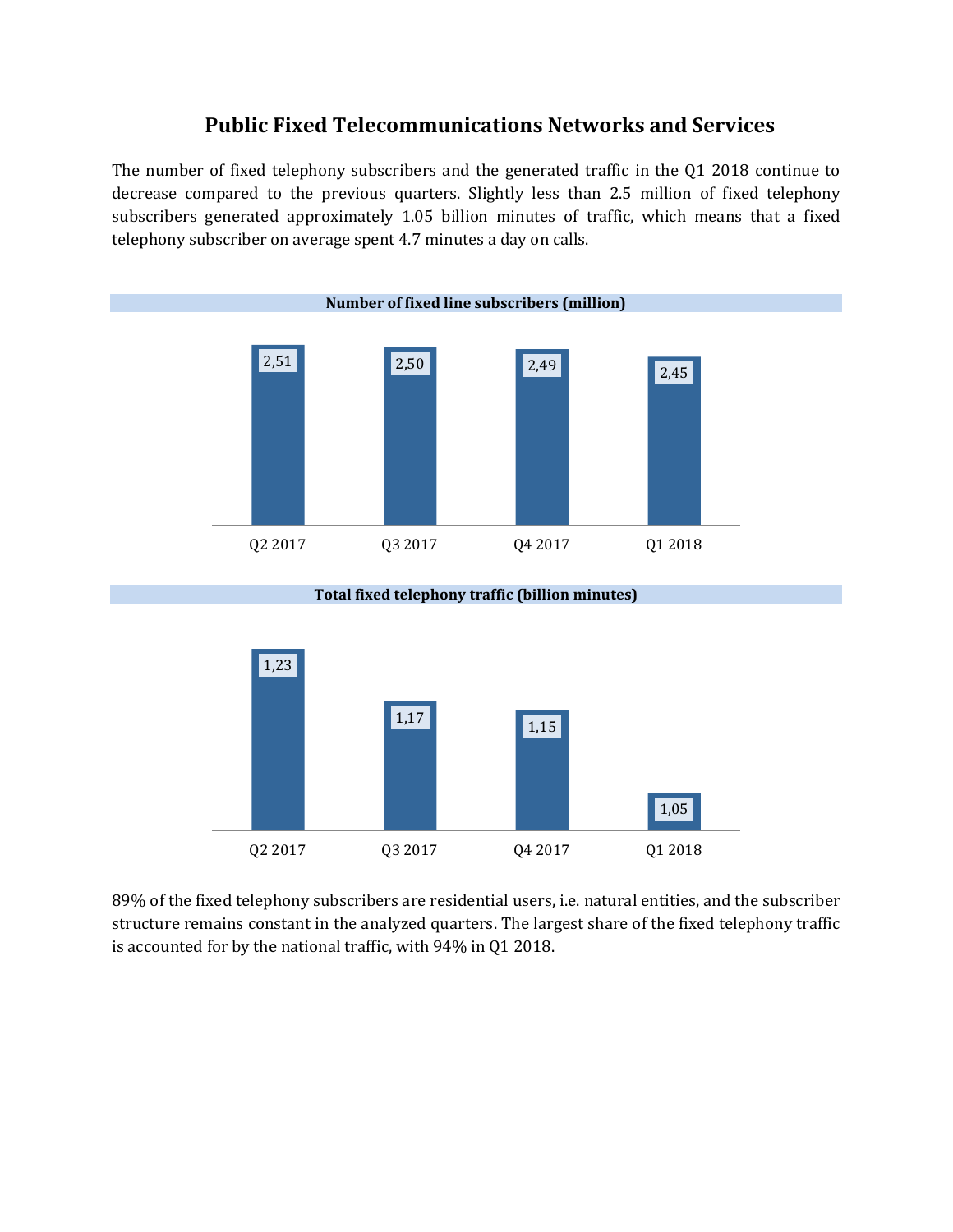

The outgoing telephone calls are mainly directed towards other fixed networks, while the international traffic is dominated by incoming calls.



The number of portings in Q1 2018 was approximately 24 308 (ca. 8 100 a month), which is a significant increase compared to the previous quarters.

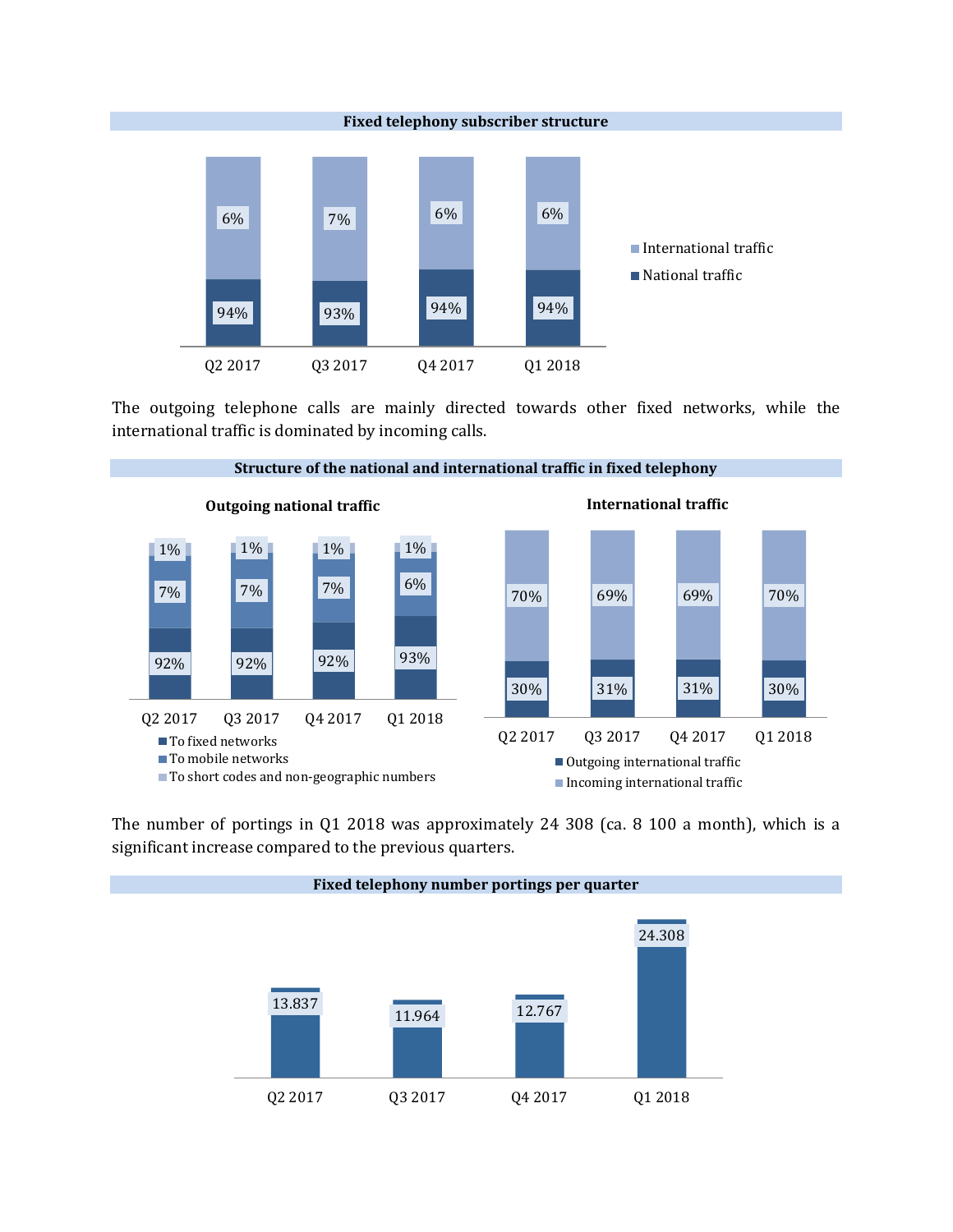## **Public Mobile Telecommunications Networks and Services**

In Q1 2018, there were 8.5 million of active mobile telephony subscribers, who generated approximately 3.9 billion minutes of national and international voice traffic and sent approximately 1.64 billion text messages (SMS). On average, a mobile user spends 5 minutes a day on calls and sends 2 text messages. Mobile network market shows a drop in the number of active subscribers, mostly due to decreasing number of prepaid users, which decreases more rapidly than the number of postpaid users increases.



Compared to the previous quarter, voice and SMS traffic made on mobile network also showed a decrease in Q1 2018.



The number of prepaid users continues to drop in Q1 2018, the same as in all analysed quarter in the previous year. The number of postpaid users has increased compared to Q4 2017.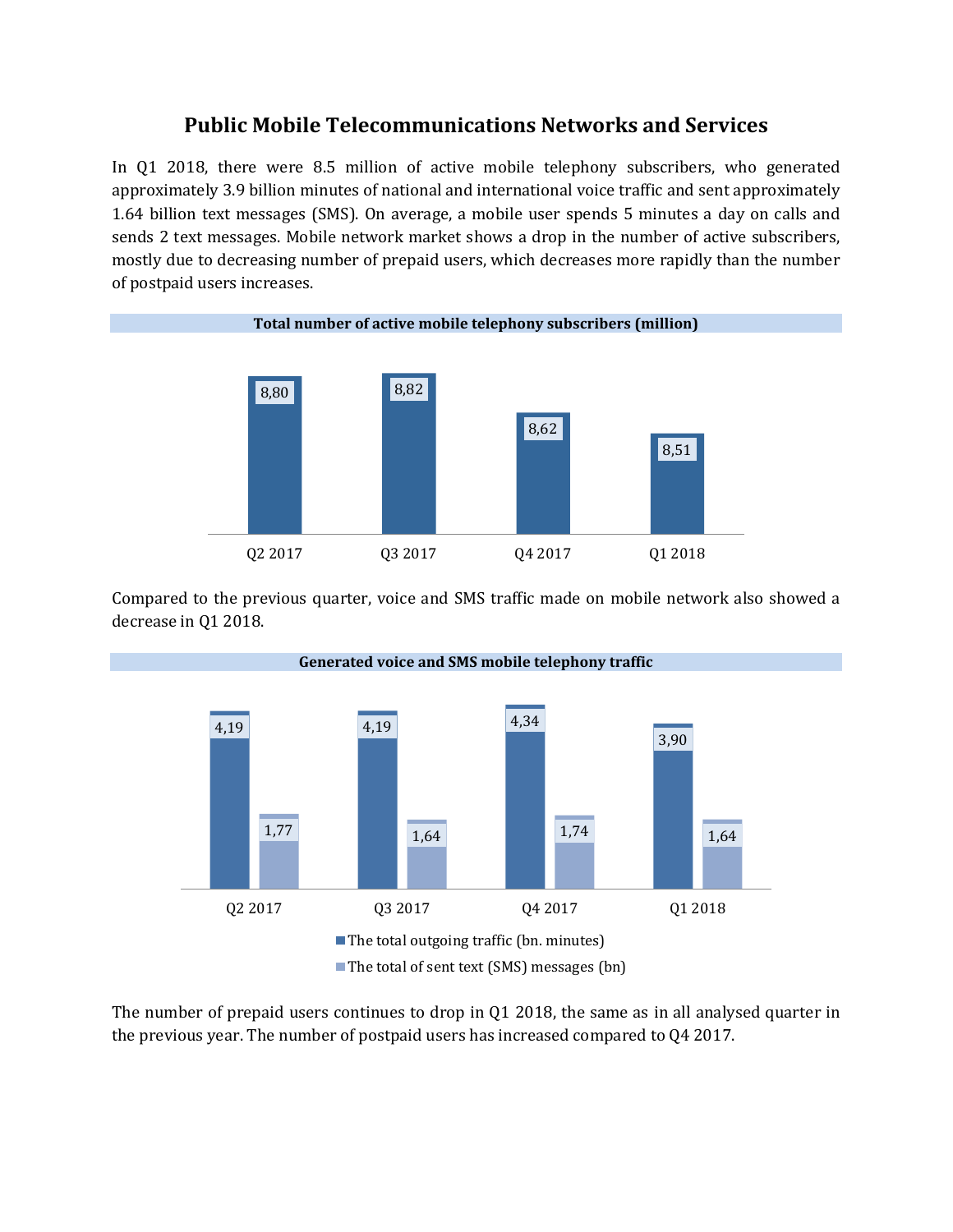

The majority of postpaid subscribers are still residential users. The number of postpaid subscribers continues to grow in Q1 2018.



Most outgoing traffic is generated within the same network (64% in Q1 2018). As for roaming, the subscribers of foreign networks generated more roaming traffic than the subscribers of national networks abroad.

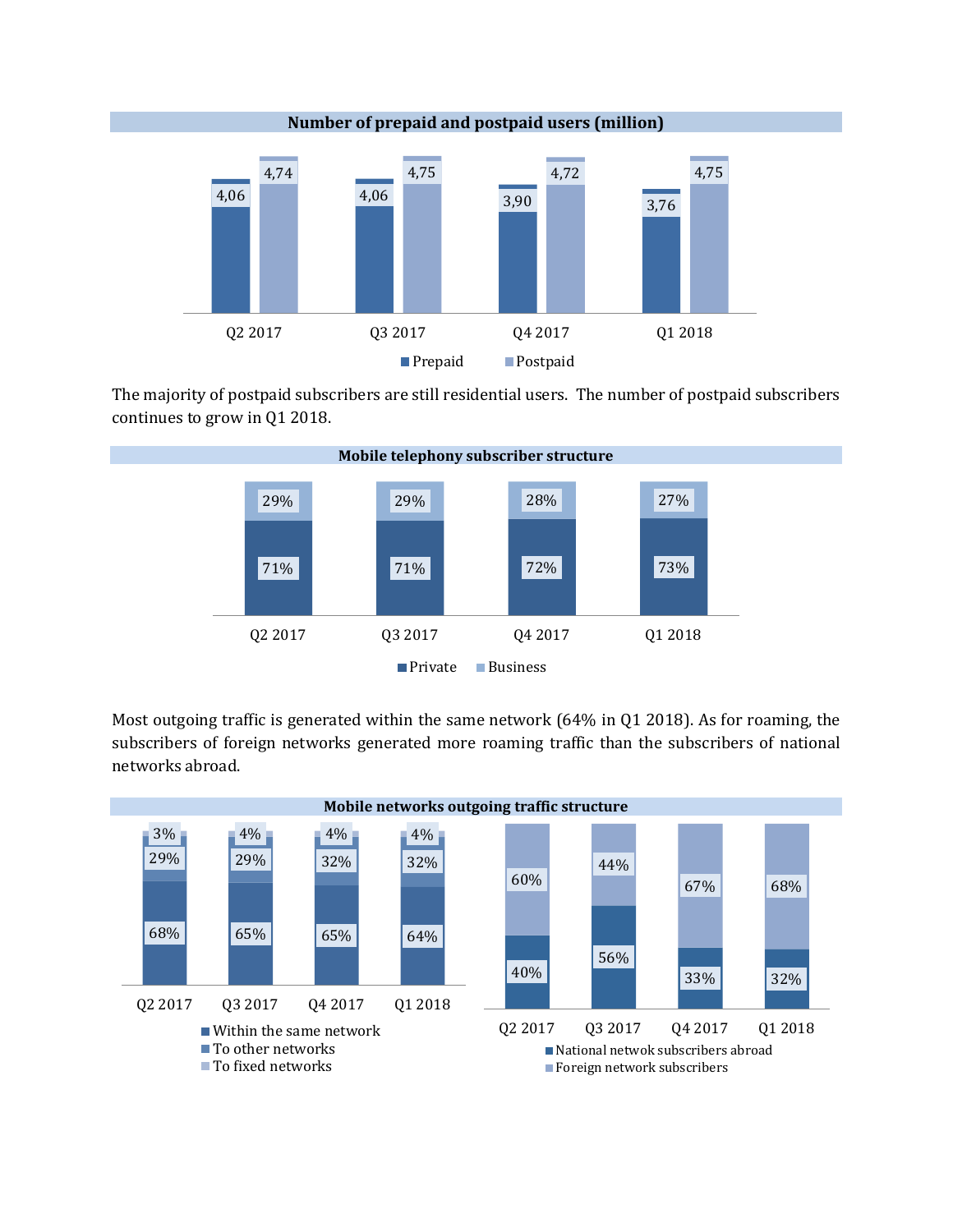

The number of mobile telephony number portings was nearly 35 thousand in Q1 2018, or almost 12 thousand per month, which is an increase compared to the previous quarter.

There haven't been any significant changes in market shares in terms of the number of users, compared to the previous quarters.



Data transmission over mobile network showed growth in the analyzed period, amounting to approximately 40 million GB in Q1 2018, which means that a mobile Internet user spent on average 82 MB a day, or approximately 2.5 GB a month.



\*Data for the last three quarters of 2017 have been corrected according to the data provided in 2017 annual reports.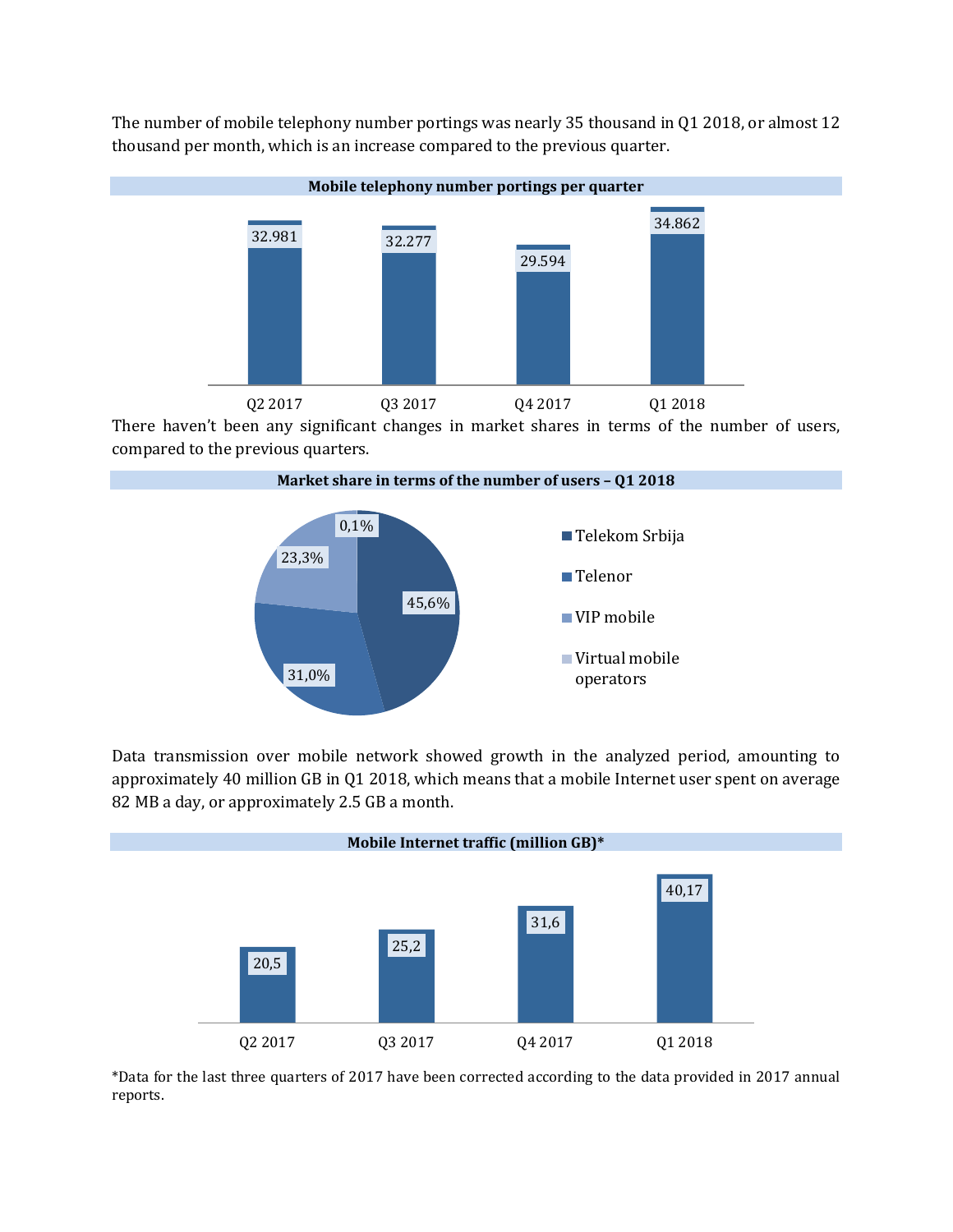## **Broadband Internet Services**

The number of fixed broadband Internet access subscribers showed a slight increase in the last three quarters of 2017 and a stagnation in 1Q 2018, amounting to approximately 1.5 million.



The majority of fixed broadband subscribers have xDSL or cable access. The number of xDSL subscribers showed a slight drop and the cable access a slight rise in the analyzed period.



The majority of subscribers in all four analyzed quarters had access rates between 10 Mbit/s and less than 30 Mbit/s, while the number of subscribers with access rate of over 30 Mbit/s is also rising.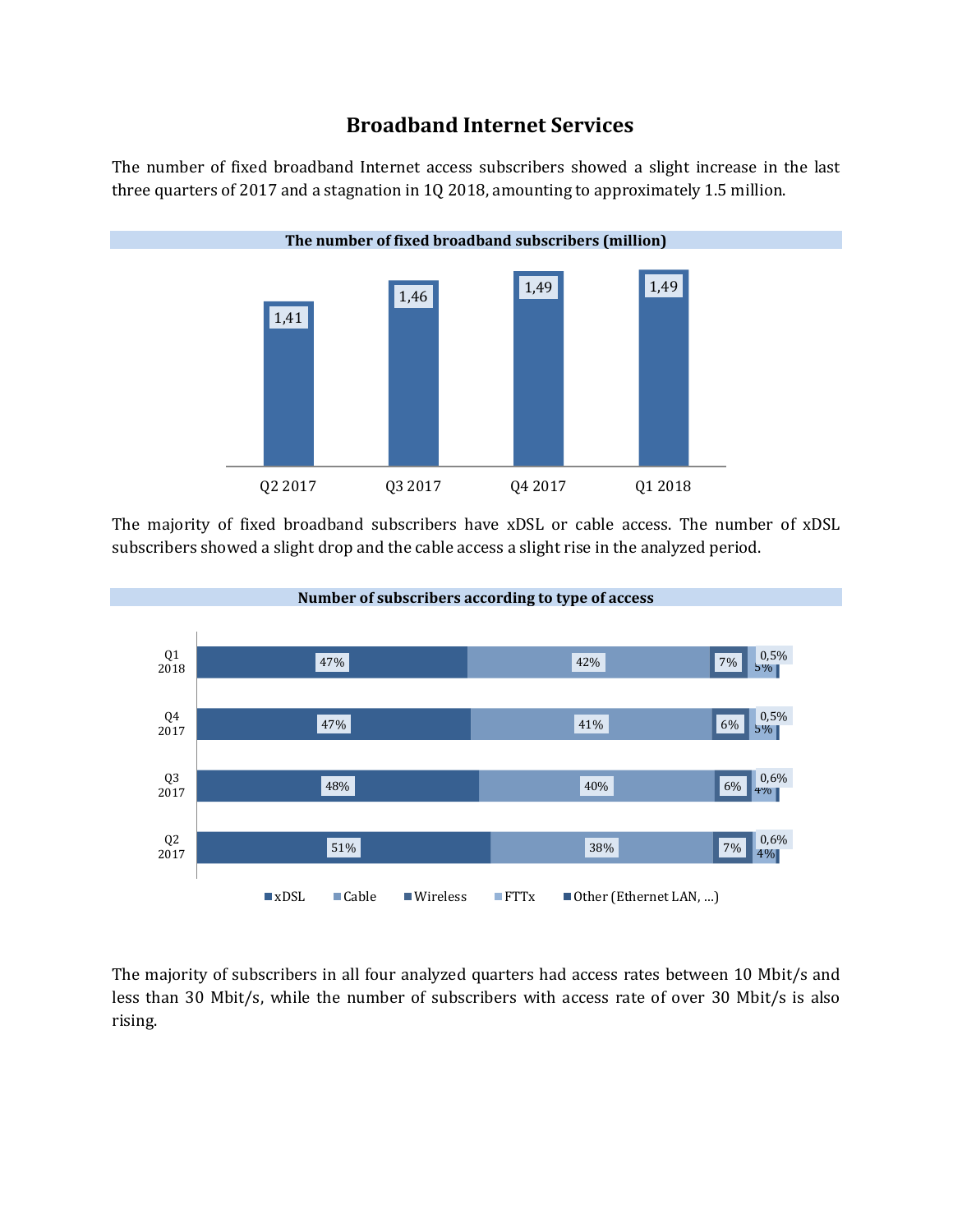

There haven't been any significant changes in the market shares over the analyzed quarters, in terms of the number of subscribers.

**Market share in terms of number of fixed broadband subscribers – Q1 2018**



The number of mobile broadband users in 1Q 2018 was slightly higher in respect to the end of 2017, amounting to approximately 5.5 million. The number of M2M also showed a slight increase, amounting to approximately 252 thousand.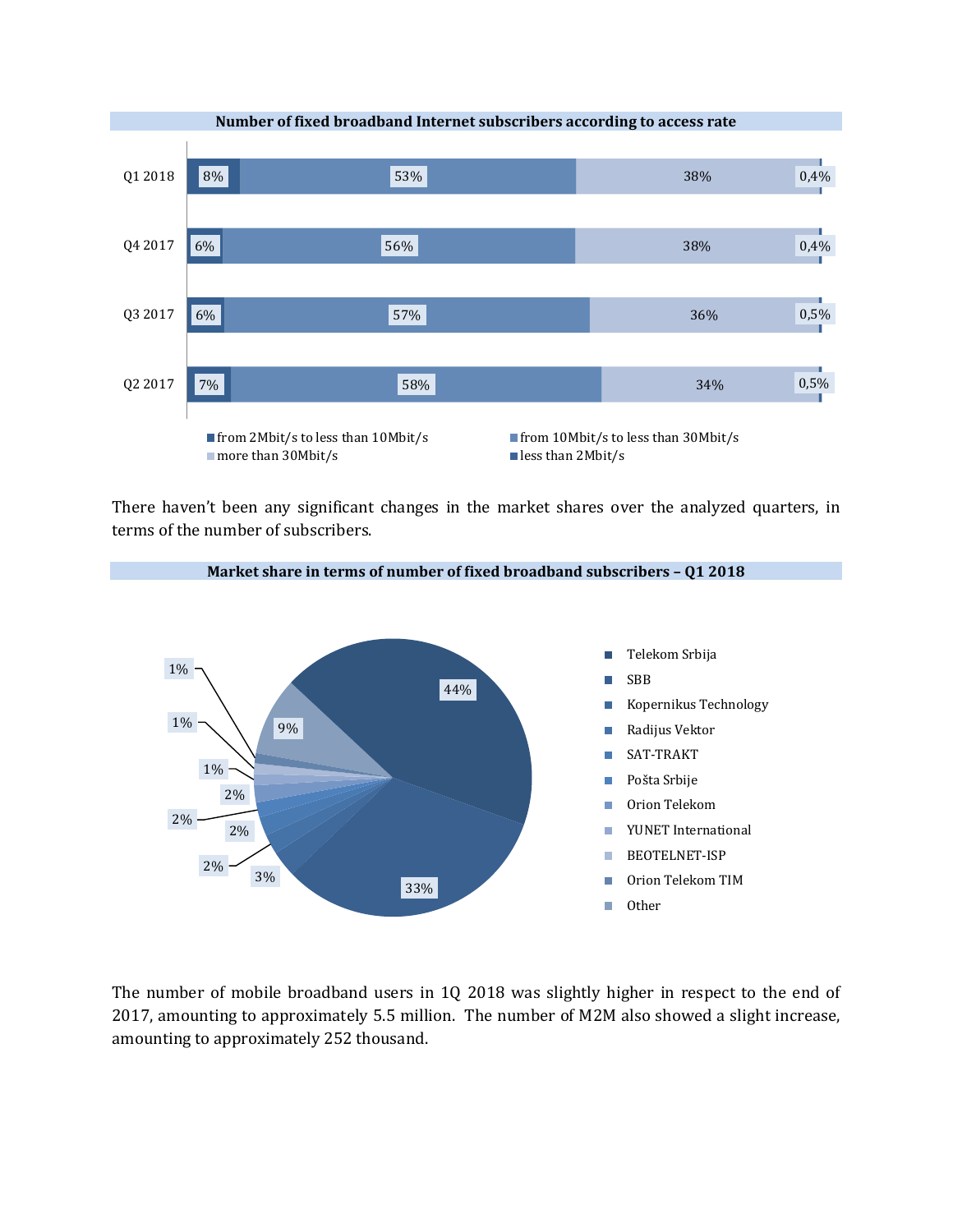

\*Active mobile broadband users include data transmission service agreements that either include voice service or involve an extra package in addition to the voice tariff plan, and also single data transmission service agreements subscribed to separately from voice service (data card, dongle etc.).

#### **Media Content Distribution**

There have been no significant changes in the number of media content distribution service subscribers, amounting to approximately 1.7 million in Q1 2018.



**\*** Data for Q4 2017 have been corrected according to the data provided in 2017 annual reports.

In Q1 2018, the majority of subscribers used CATV distribution, either analogue or digital (almost 60%), whereas wireless network and Internet content distribution were leased used.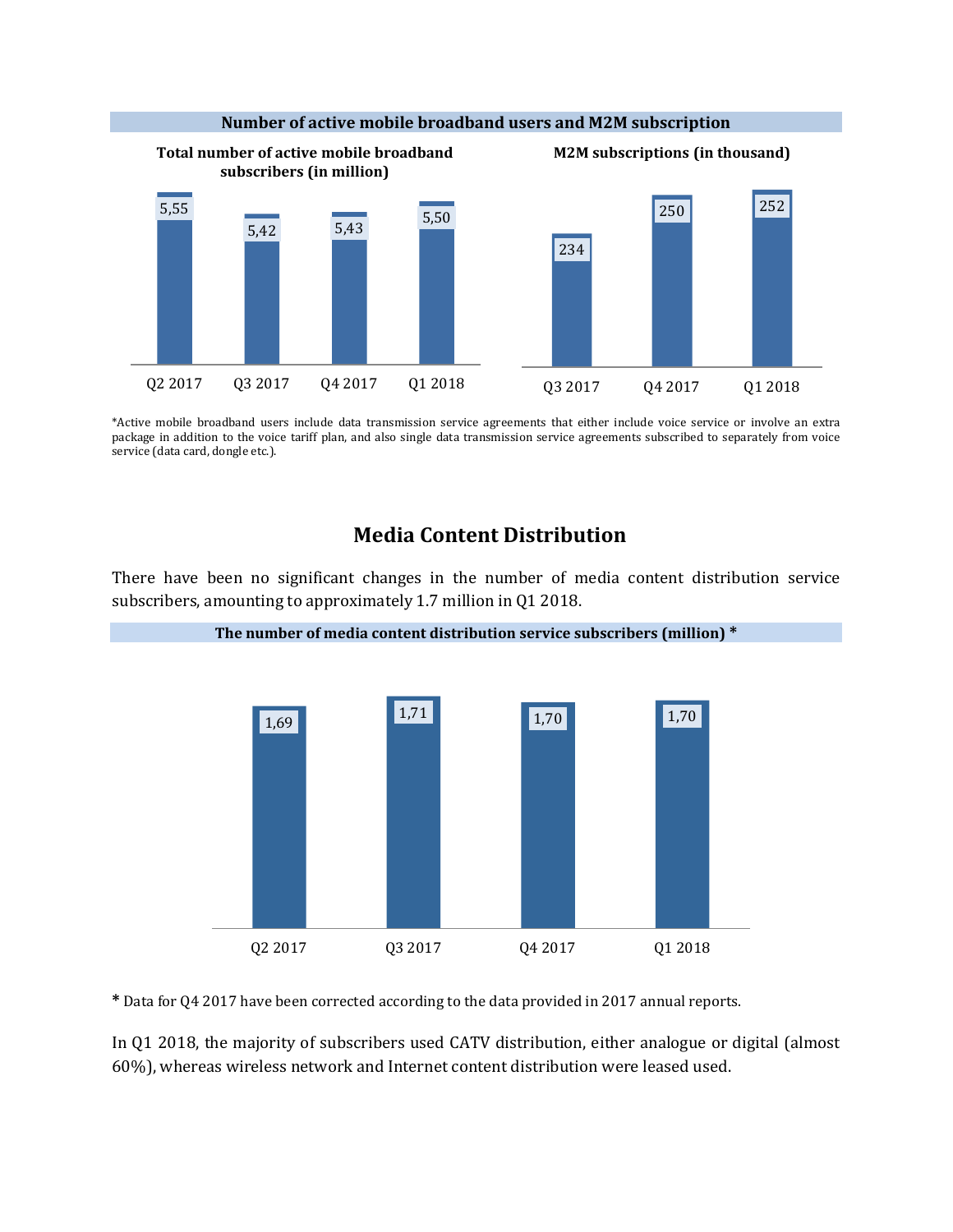

**\*** Data for Q4 2017 have been corrected according to the data provided in 2017 annual reports.

Number of met requests for additional services, including video on demand, recording, TV on mobile devices, playback, etc. continues to grow in the 1Q 2018, amounting to 69 million requests, or approximately 20 requests a month per user. The number of met VoD requests in 1Q 2018 was around 2.7 million.



There haven't been any significant changes in market shares over the three-month period, in terms of the number of subscribers. The leading operators make up approximately 92% of the media content distribution market.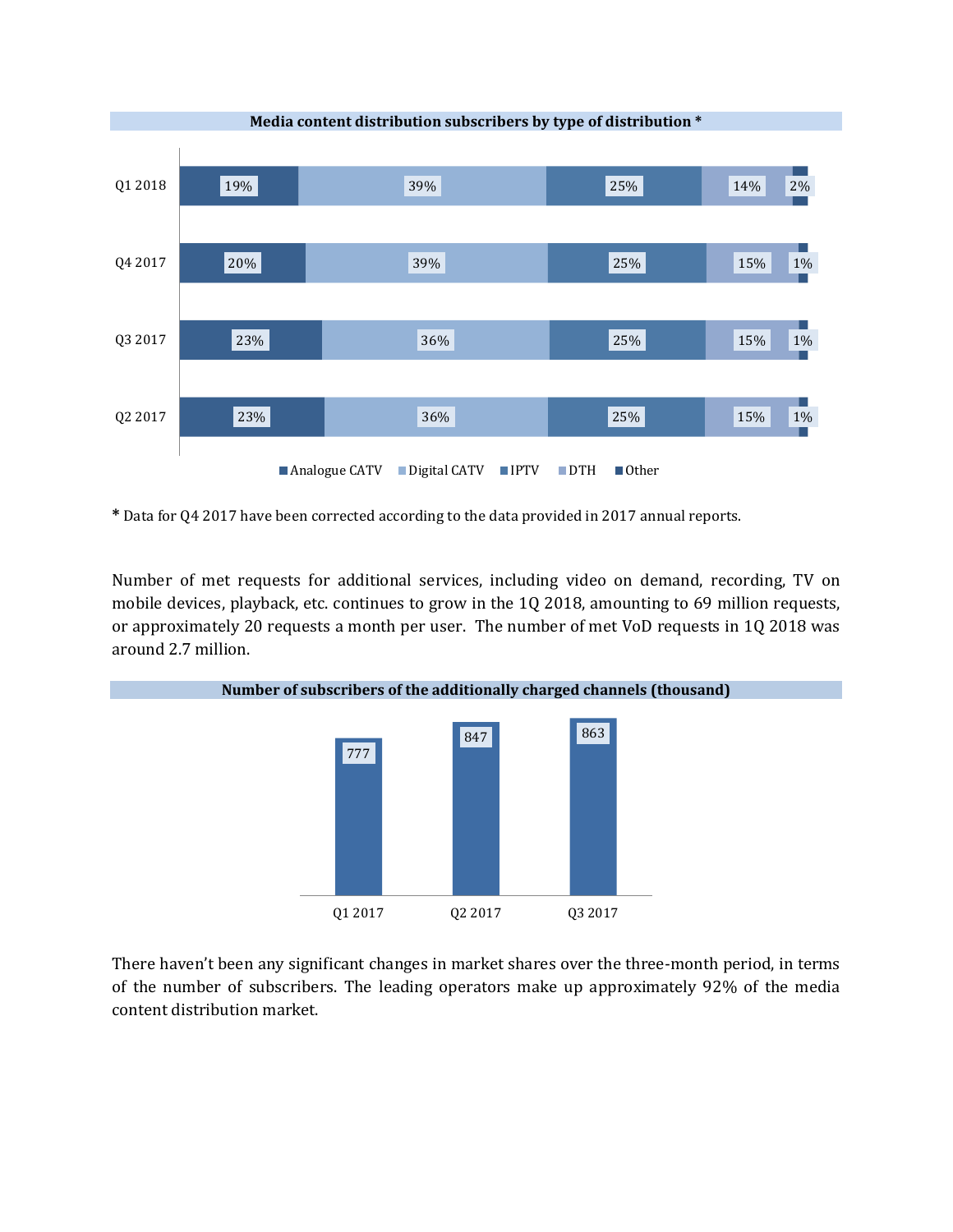

**Market share in terms of the number of subscribers in Q1 2018**

# **Bundled Services**

The number of bundled service subscribers in Q1 2018 was almost 1.2 million. Packages offering two services were the most used, whereas the least used were quad-play packages that include mobile telephony.



Most subscribers of double-play bundles used broadband Internet and media content distribution, whereas the most popular triple-play package included broadband Internet, fixed telephony and media content distribution. The number of quad-play users has dropped, as this service is no longer available for new users since mid 2017.

As for services, the most popular bundle is triple-play consisting of the Internet, fixed telephony and media content distribution, whereas there are less subscribers of bundles offering mobile telephony, as such bundles are no longer available for new users since mid 2017.